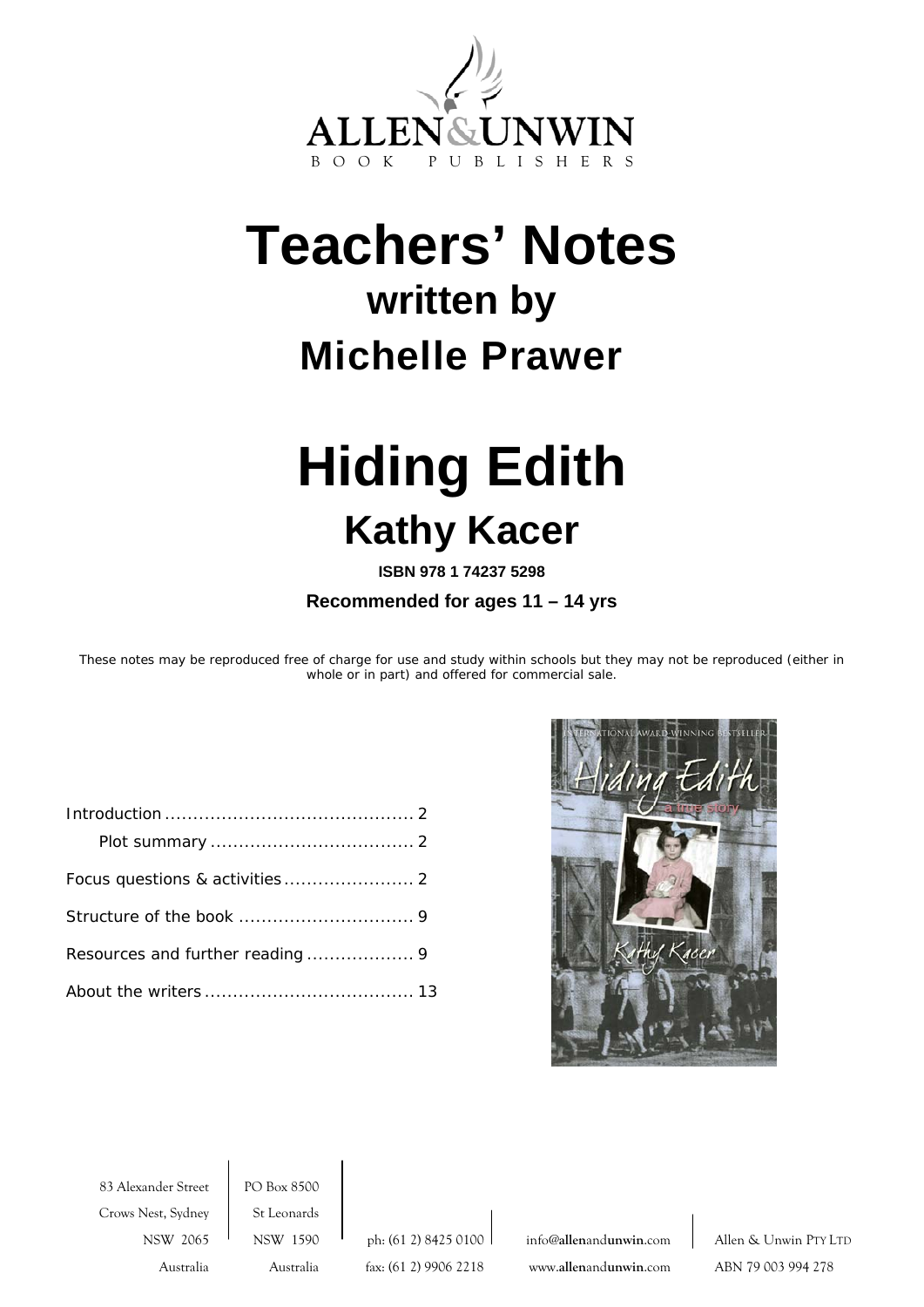# **INTRODUCTION**

Hiding Edith is an account of a child survivor who, by the age of 9, is responsible for her own survival; a child, having to suffer the traumas inflicted on her by the adult world. As such, this book lends itself to examination in both the English and SOSE areas of study providing a vehicle for an indepth examination of the impact of war on children and indeed on wider society An examination of the role of bystanders and their culpability in times of conflict would also be a challenging area for discussion. Additionally, through an exploration of anti-Semitism, an analysis of the treatment of minority groups in society could also be tackled with a particular focus on anti-Semitism then, now and through the ages.

Other themes for study include:

- the responsibility of nations of the world to speak out against injustice;
- the need for and purpose of studying history.

# **PLOT SUMMARY**

l

This is the true story of Edith Schwalb, an Austrian Jewess who spent most of the Second World War separated from those she loved. Her parents do their best to protect her and organize a place for her in Moissac children's home where, in spite of suffering and hardship, she does manage to survive. But the protection offered by the brave people of this town is ultimately threatened and Edith must assume a false identity in a new children's home at Ste-Foy-la-Grande. Here she is ignored and feels the isolation even more acutely. As the bombs begin to fall, heralding the end of the war, Edith is moved to the home of a generous farming family who care for her until she is ultimately reunited with her family. It is a tale of suffering, kindness and struggle which celebrates the generosity of righteous gentiles<sup>[1](#page-1-0)</sup> who sacrificed their own safety for the Jewish children they hid. But it is also a tale which highlights the way war harms and scars children for life.

# **FOCUS QUESTIONS AND ACTIVITIES**

# **CHAPTER ONE—MAY 1938-VIENNA, AUSTRIA**

1. The text (p. 6) tells us that the Nazis were "stopping Jewish people from doing things they normally did like going to parks and playgrounds and even to stores." Indeed there were official laws prohibiting Jews from communal spaces and communal organizations.

**Activity:** Research the Nuremberg Laws and present your findings to the class. Why do you think that regimes throughout history have resorted to discrimination against minority groups?

<span id="page-1-0"></span><sup>1</sup> *Righteous Gentiles* is a term used by the State of Israel to describe non-Jews who risked their lives during the Holocaust to save Jews from extermination by the Nazis. The term is sometimes also translated as *Righteous of the World's Nations*.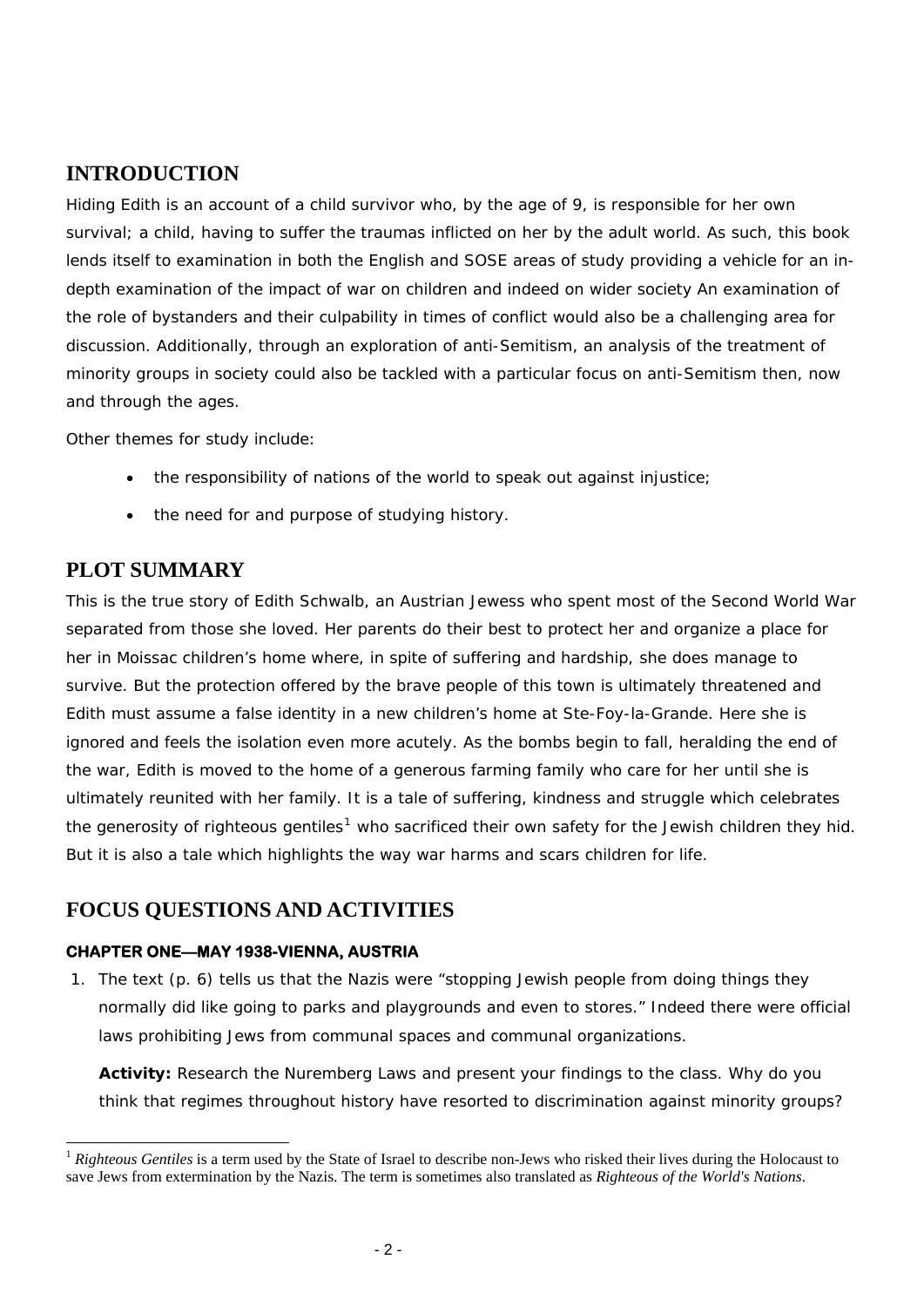- 2. Papa and Edith are accosted by a Nazi whose "...face showed such disgust!" When he realizes that Papa is the famous soccer player he has admired, his demeanor immediately changes, "the man was smiling now" (p.11)
	- What do we see about the power of indoctrination from this incident? This raises the question of independent thinking versus the imperative to obey the laws of the land.

Activity: Oxford Debate<sup>[2](#page-2-0)</sup>: 'That one should always follow orders'

- 3. Edith needs to choose one thing to take with her as the family flees Nazi persecution in Austria.
	- What single item might you take with you as a keepsake? In what way does this item encapsulate your life to date?

**Creative writing activity:** The teacher should bring in old black and white photos of families or family members like the one of Edith and her family on page 15.(These can often be found in op. shops or downloaded from the web, though real ones would be more authentic for this activity.) Photos should be laid out on tables and students should be invited to select one and then directed to write a family history for the chosen family or individual. To blend in with the theme of the book, the teacher could specify that the photos depict individuals from the same city as Edith Schwalb. Students will need to research Vienna at the time of World War 2 and include details of life at the time. (The web site of the Holocaust Centre of Israel, Yad Vashem, has a photo archive accessible on line at www6.yadvashem.org/wps/portal/photo)

### **CHAPTER 2—MAY 1940-BELGIUM**

l

1. When Edith's family escaped from Austria, they had to rely on others to survive the trip on foot to the Belgian border. Sometimes Mutti had to use her jewels to bribe the locals to help (p. 19) but there were non-Jews who, in contrast to the indifference and collaboration of most, sacrificed their own safety to help Jews. These people are known as Righteous Gentiles.

**Activity:** Research the term Righteous Gentile. Investigate at least one individual who has been given this title of honour. $3$ 

Present your findings about these people in an oral presentation to the class.

- 2. Gaston is Edith's new little brother born in Brussels after the family's relocation.
	- Does Gaston's birth say something about the optimism of human beings or the naivety of human beings?

<span id="page-2-1"></span><span id="page-2-0"></span> $2^2$  An Oxford debate is an impromptu debate which involves the entire class. A proposition is put forward and students stand to the left of the classroom if they disagree or to the right if they support it. Comments pass across the room as students attempt to persuade others to cross the floor.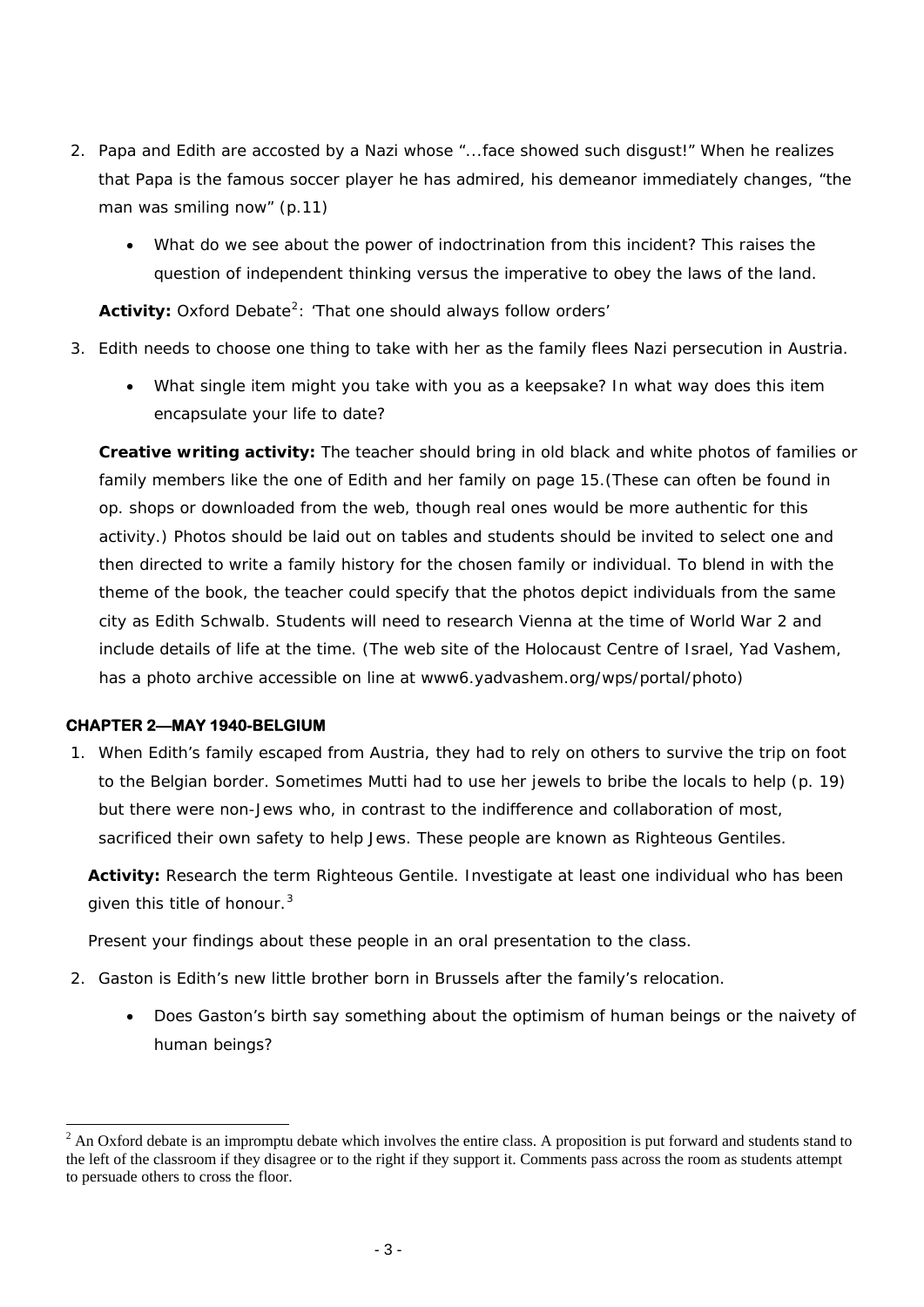- 3. Many who experience war as children comment that they have been robbed of their childhood.
	- From your reading of this chapter, comment on the impact of war on children.

# **CHAPTER 3—FEBRUARY 1943 BEAUMONT-DE-LOMAGNE, FRANCE**

1. "What's the use of thinking about the future?" asks Therese of her sister Edith (p.28). "The war will never be over." War clearly affects people differently and they bare different, life-long scars. Some can retain their optimism and others remain bitter and negative, finding it difficult to cope.

**Activity:** Research the impact of war on children in different communities through some wider reading of contemporary YA books. (See Resources and Further Reading, below.) Prepare a presentation to the class in the form of an oral book review.

2. Moissac Children's Home was a real place that saved Jewish children during the war.

**Activity:** Research the key figures of Shatta and Bouli Simon who were responsible for saving these children. Write their obituary to be published in the local newspaper.

**Activity:** Research the Jewish Scouts of France, their history, their emblem, the structure of their organisation and what they continue to contribute in the 21<sup>st</sup> century.

# **CHAPTER 4—THE DECISION**

1. Mutti decides to send her children away (p.32) in order to ensure their safety but the decision must have been an agonizing one.

**Activity:** Write a diary entry recording Mutti's thoughts which ultimately led to this decision. Bear in mind the tension involved in her decision making.

# **CHAPTER 5 MARCH 1943-LEAVING MUTTI**

- 1. When Mutti leaves Edith at the children's home, she says "Remember who you are." (p. 38)
	- What does Mutti mean?
	- How can Edith hope to do this? Does she succeed? Find examples in the text that indicate her success or failure in this regard.

# **CHAPTER 6 MEETING SARAH**

l

1. To keep her sense of her own past alive while at Moissac, Edith tries to "...make bits of memories into pictures..." (p.41)

<sup>&</sup>lt;sup>3</sup> Go to www1.yadvashem.org/yy/en/righteous/stories/index.asp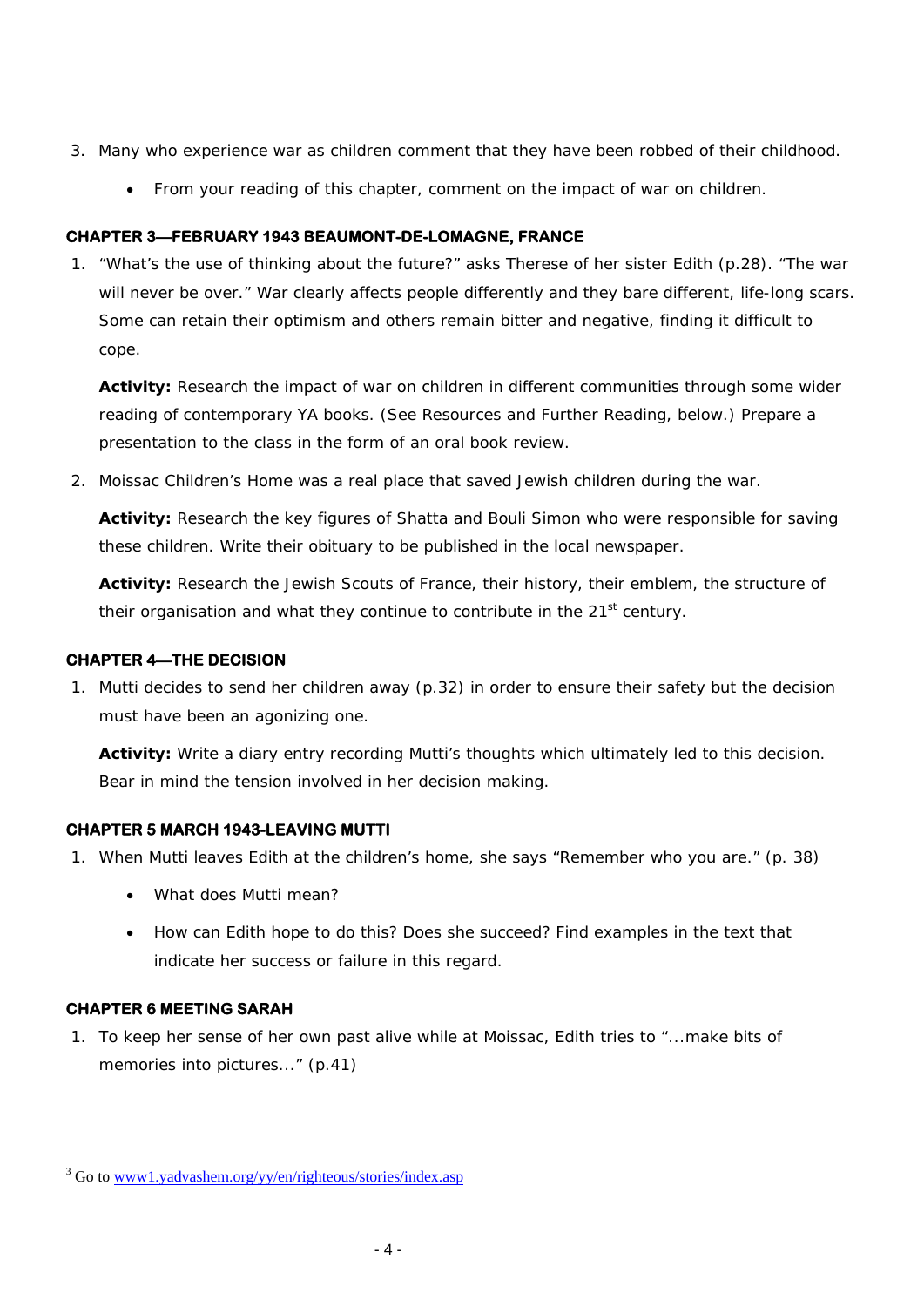**Activity:** You are to be taken from your home and community. What are the main memories you preserve as pictures or frozen moments in your mind? Why did you choose these and how do they reflect you and your past?

2. Shatta explains the situation of the town of Moissac to Edith. "…the people in Moissac know we are Jewish…everyone—children, grown ups…" (p.44)

**Activity:** Research other towns, organizations and even countries which, in spite of the threat to their own safety, did indeed stand up and protect the Jews in their midst. Present your findings. What is your assessment of the voice of conscience and its presence or absence during the atrocities of World War 2? Do you believe the world today has a conscience when it comes to standing up for the oppressed? Justify your response.

# **CHAPTER 7 – CHAPTER 11—LIFE IN MOISSAC**

1. Life in the children's home seems to be safe and even quite pleasant. There are friends with whom to play, school to contend with and sufficient food to make life quite bearable but, of course, the absence of family remains a burning vacuum in Edith's life, in spite of Gaston being next door and Edith's mother and sister maintaining a degree of contact. Edith concludes, "Mutti had been wrong to bring her here." (p. 59) Sarah tells her to "Stop whining...You're lucky you have a mother... Most of us don't know if our mothers are alive." (p.79) but Edith was "...aching with sadness" (p.79).

When Eric Goldfarb is asked if he would leave with his parents should they arrive to collect him, (p.72) he says "I've been away from my family for so long that I can't really picture us together. Besides, I'm old enough to look after myself." While Eve is also safe in Moissac, Eve's family chooses togetherness over the safety of the children's home and they attempt to take Eve to Switzerland with them. This choice must have been an agonizing one for Eve's family.

• What would you have done? Why?

l

- Do you think Edith is lucky or unlucky? Explain your answer in detail.
- 2. Gaston is separated from his family and is angry that Edith does not visit him immediately. "It was as if someone had turned out the light in his once-bright eyes" (p.61). Separation is frightening for children under any circumstances but being left with strangers can cause lifelong trauma. Indeed Edith tells us (p.91) "Once she had innocently believed in the future, but now all her hope had evaporated."

Activity: Invite a child survivor of the Holocaust<sup>[4](#page-4-0)</sup> to address the class. Prepare a list of questions focusing on the impact of separation on their family life and on their ability to form solid

<span id="page-4-0"></span><sup>&</sup>lt;sup>4</sup> In Melbourne, Jewish Holocaust Centre web site (03) 95281985 [www.jhc.org.au/visit.asp,](http://www.jhc.org.au/visit.asp) or similar in your state?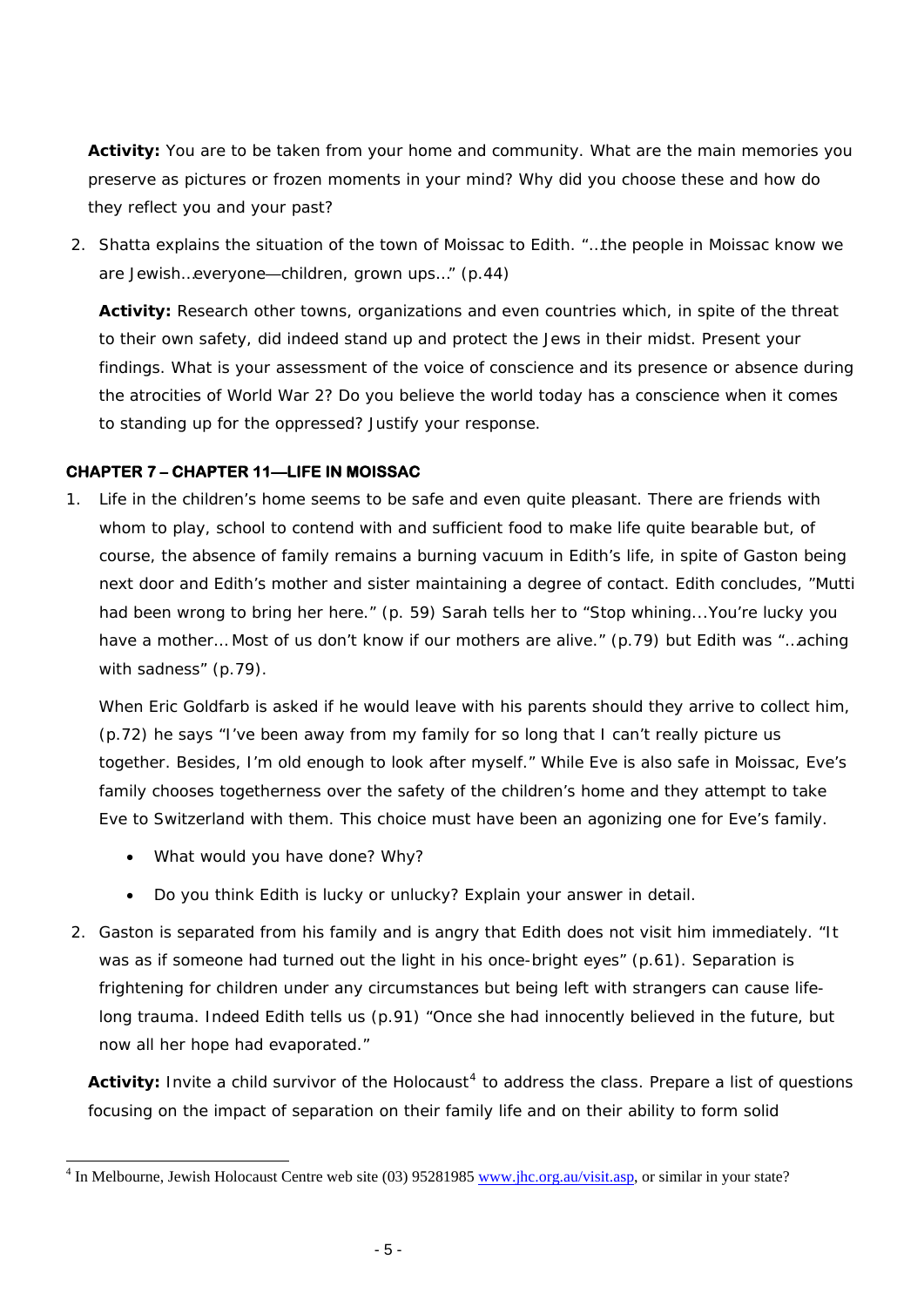relationships later in life. Make sure you research the area of child survivors<sup>[5](#page-5-0)</sup> before you conduct the interview.

- 3. In spite of the war, the children in Moissac sing in a choir (p.58), keep the Sabbath (p.64) and learn skills. They carry on as much as possible with ordinary life.
	- Why? Is this way of living simply an example of self delusion? Examine Edith's approach to Gaston on page 65 when answering this question.

# **CHAPTER 12- CHAPTER 17**

- 1. As the children go "camping" to escape a Nazi raid, Edith questions the sincerity of the people of Moissac. "Are they really our friends? When the Nazis come will they keep our secret?" (p. 86) the chapter ends with a girl of the town peeking out from a shutter as they leave.
	- Re-read this section on page 87 and explain the implication of the wave.
- 2. The "camping" trip lasts for 5 days and Edith has to admit that "…they had remained safe and had had fun… She had forgotten that she was in danger."(p. 95)

**Activity:** With this in mind, research the concept of 'survivor guilt.'[6](#page-5-1)

- 3. It is 1943 and "The French authorities are supplying the Nazis with lists of Jews in this area so they can transport us to concentration camps." (p.99)
	- Comment on the actions and responsibilities of governments towards their citizens.
	- Compare the response of the French with the response of the Danes. Why do you think this was the case?

**Activity:** The mayor of Moissac was clearly an exceptional individual. Research the man and as a class produce a memorial wall in his honour. Include his biography, testimonies of others and facts about his bravery. If possible, find documents and photographs of the time.

4. Eric is involved in producing false documents to ensure the survival of the children. (p.101)

**Activity:** Make a false ID document for someone else in the class and interview them about their lives as they assume their 'new identity'. Try to maintain the new persona for a week during your English classes or if possible, in all classes. Record your thoughts, struggles and challenges in a diary. Do you think that maintaining such a ruse would be easy?

l

<span id="page-5-0"></span><sup>&</sup>lt;sup>5</sup> Read some of the following stories written by child survivors published by Makor Library

*There Will Be Tomorrow* by Guta Goldstein.

*Tell it to the Squirrels* by Judy Kolt.

*Snippets from My Family Album* by Alice Landau <sup>6</sup> http://en.wikipedia.org/wiki/Survivor\_guilt

<span id="page-5-1"></span>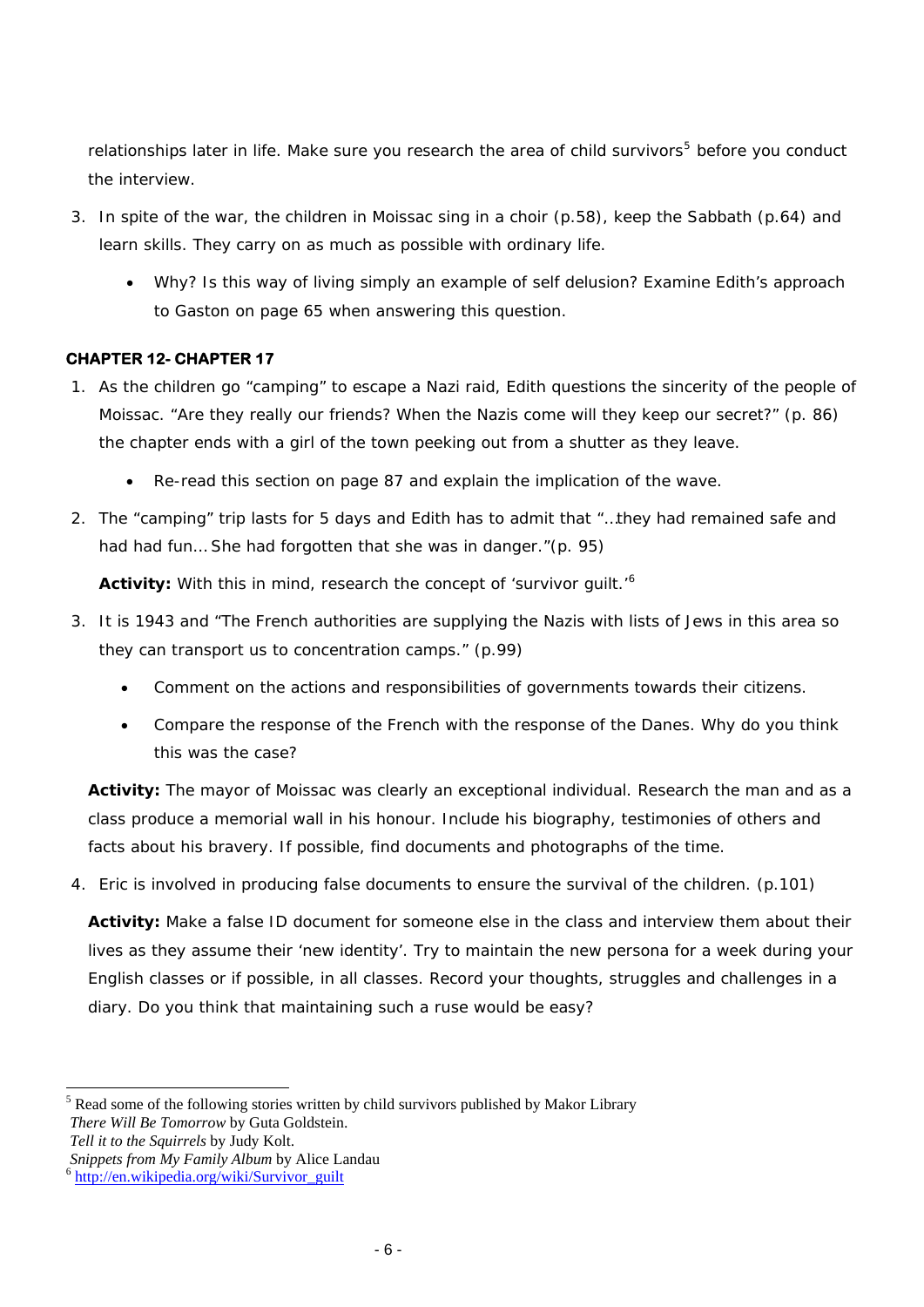Some survivors had to live under assumed identities for years. This had a significant impact on their ability to resume their old life. Some people never actually did so, maintaining elements of their false identities for life. Assumed names, birth dates and family links became 'truth'.

- Investigate some of these many examples.
- 5. Eric declares that he is joining The Resistance. (p102)

**Activity:** Research 'The Resistance' and present your findings to the class.

Eric also refers to the Warsaw Ghetto uprising. Research this event for a class presentation. Watch the video 'Uprising' (TV 2001) directed by Jon Avnet which gives a clear overview of this event. Go to [www.mchekc.org/Resourcesjewish resistance.htm](http://www.mchekc.org/Resourcesjewish%20resistance.htm) for other resources on Jewish resistance.

- 6. Edith is mindful of her mother's injunction to "Remember who you are." (p.38)
	- How can she hope to do this under the circumstances of an assumed identity? Find examples in the text that testify to her success in this.
- 7. When it is time to leave, "Edith had not said goodbye to Shatta or to Bouli or to any of the other children" (p 110) but she is well aware that she does not have the words to thank them for all they have done. In May 2004, Edith returns with many of the survivors from Moissac and erects a plaque in honour of Shatta and Bouli. (See p.166) The inscription in the photograph is in French.
	- Write the caption that Edith may have written on this commemorative plaque.
	- Why do you think Shatta was firm about, "No sentimental goodbyes."? (p.110)

# **CHAPTER 18 – 22—LIFE IN STE-FOY-LA-GRANDE**

- 1. When the girls arrive at Ste-Foy-la-Grande, Madame Picot reminds them that they are being taken in "…at great risk." (p.114) She has "….neither the kind words of Shatta nor the warmth of Bouli" (p.114) and reminds them that they ought to be grateful for what they are given. "No one was deliberately cruel. They were simply ignored." (p.119)
	- Comment on the act of giving to others and the giving of charity and explain how sometimes giving can be done without generosity.

In Judaism the highest form of charity is giving anonymously and the greatest kindness is to give a person in need a means of earning their own livelihood.<sup>[7](#page-6-0)</sup> Why do you think this is the case?

• Is it fair to judge Madame Picot or to compare her to Shatta and Bouli?

l

<span id="page-6-0"></span><sup>7</sup> *Mishneh Torah,* by Maimonides, Laws of Gifts, 10:1, 7-14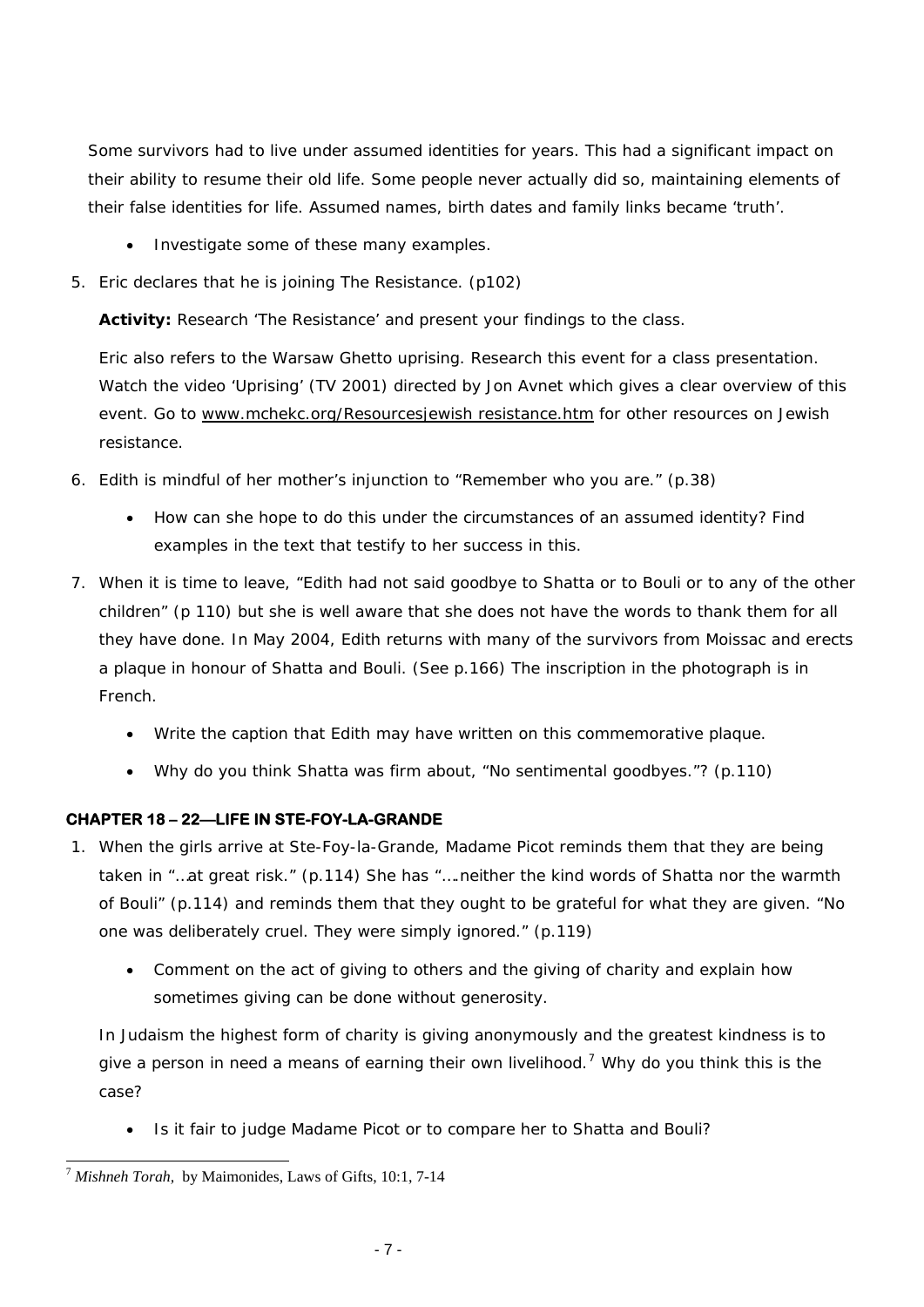When Germaine visits, she brings them "…a small piece of chocolate and an armful of compassion." (p.120)

- What is meant by 'an armful of compassion' and why is it significant at this time?
- 2. In spite of being in a more hostile environment, the girls continue to observe their Sabbath (p.117).
	- Explain the importance of ritual in this situation.
- 3. Edith and Sarah must pray in a foreign environment and observe foreign rituals. This may be quite threatening but Edith concludes that "God was God no matter where you were or how you prayed. The God in the church was the same god that she knew..." (p.128)
	- What is your view on this idea of God? Can a non-Jew find God in a synagogue and can a Muslim be heard in a church? Justify your answer and argue your case with the person next to you.

**Activity:** The teacher should collect all the arguments presented on the board and then students should write an argumentative essay on the subject: that 'God is open to all prayer' or that 'Religion often hampers our access to God.'

- 4. When Sarah learns of her mother's death, she is devastated and quite confronted by Jacques's words, "With Maman gone I am free to go." (p.136).
	- Do you think Jacques is heartless/selfish? Consider the fact that Jacques is heading off to join The Resistance. Can you explain the meaning of his words?
- 5. Explain the symbolism of the butterflies which arrive and depart as Jacques tells of his mother's death. (p. 137)
- 6. When Madame and Monsieur Merlau take Edith into their home with open hearts, they are, according to their own words, "only doing what all decent people should do." (p. 147)
	- Do you agree? If so, why was this sort of behaviour so rare that it was honoured with the title *righteous gentile*?
- 7. The bombers arrived on June  $6<sup>th</sup>$  heralding the end of the war, and the Americans promised to root out the Nazi enemy and free those oppressed. Recently, documents have been released that indicate that in spite of America's pledge to capture the Nazis, some of the Allies were complicit in concealing Eichman's<sup>[8](#page-7-0)</sup> whereabouts after the war and even used Nazi war criminal Klaus Barbie as a secret agent for West Germany.<sup>[9](#page-7-1)</sup>?

l

<span id="page-7-0"></span><sup>&</sup>lt;sup>8</sup> A senior Nazi and SS Oberstumbannfuhrer, he was head of the Department of Jewish Affairs of the Gestapo and was chief of operations in the deportation of Jews to extermination camps.

<span id="page-7-1"></span><sup>&</sup>lt;sup>9</sup> www.ejpress.org/article/48453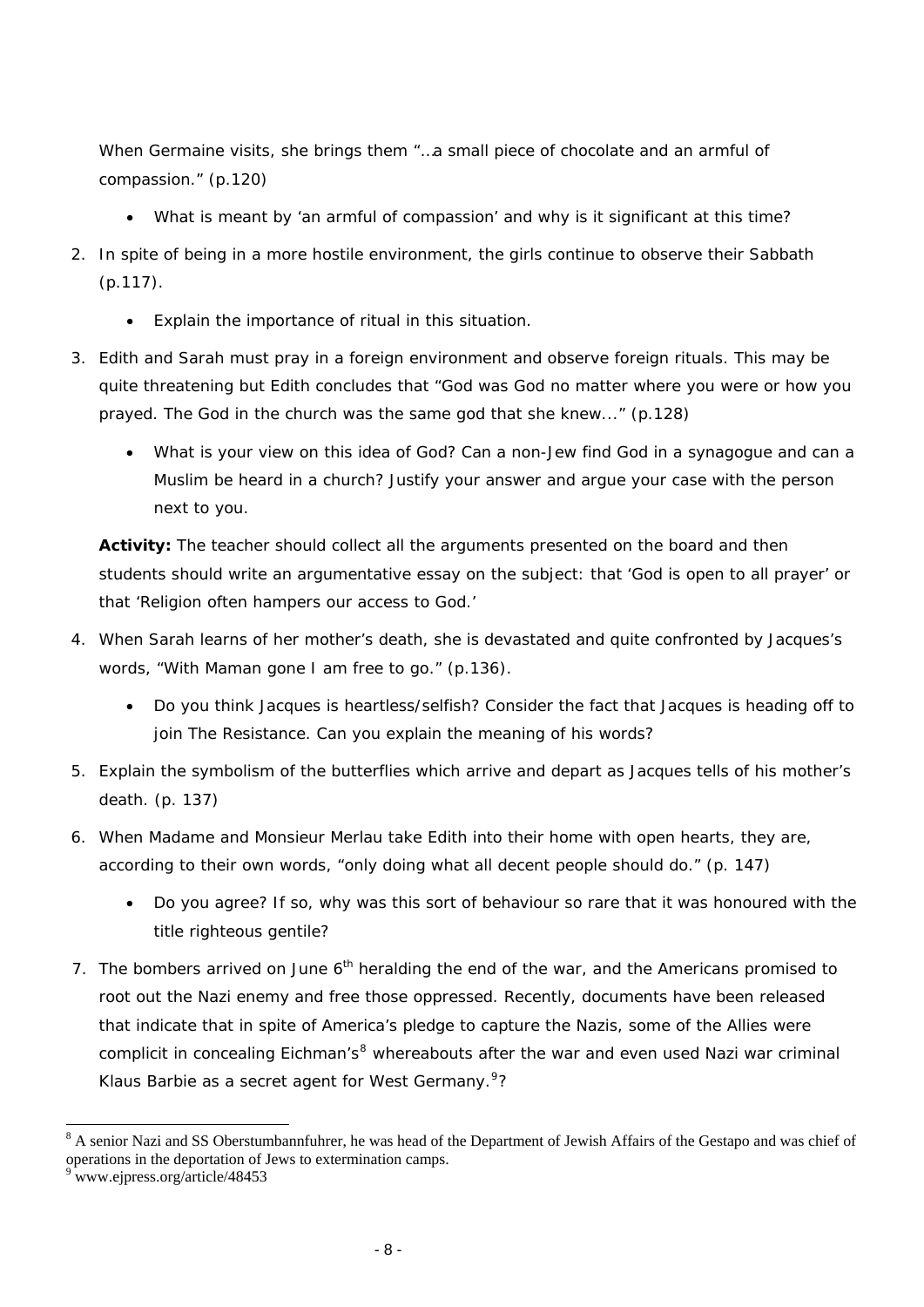- Does this prove the lesson that Edith learns at Ste-Foy-la-Grande "…that she had only herself to rely on?" (p116)
- If we can not rely on the integrity of our representative democratic governments, should we take justice into our own hands? Justify your response.
- 8. As the war ends and the children are reunited, many remained "…imprisoned in their own despair." (p.156)
	- Explain this expression.
- 9. Edith learns that Papa died after the Allies had already taken over the concentration camp.
	- Explain the nature of his death.
	- Research this phenomenon and how many died in this way after the war was already over.

# **STRUCTURE OF THE BOOK**

It is in the structure of this book that much of its power lies. Draw student attention to the way the narrative is interspersed with diary entries and ask the following questions:

- 1. Edith Schwalb's story is true. Kathy Kacer, the author had to interview Edith in great detail in order to write this book. Indeed Kacer had to step into Edith's shoes, absorb her experiences and her responses.
	- Do you think she was successful in conveying Edith's story and Edith's emotions? Were you convinced that this was indeed a believable account? What impact, if any, does the knowledge (p.167) that Kacer made up some details and altered others, have on the power of the story?
- 2. This story is told through text, photographs and documents. In addition, there is the author's note which brings the story to the present day.
	- How successful is all this in conveying the story of someone else's life? What section/s might have been added to enrich this biography?

# **RESOURCES AND FURTHER READING**

# **GENERAL BIBLIOGRAPHY OF THE HOLOCAUST**

The World Must Know: the history of the Holocaust as told in the United States Holocaust memorial museum By Michael Berenbaum ISBN 0316091340

The Holocaust: the world and the Jews, 1933-1945 By Seymour Rossel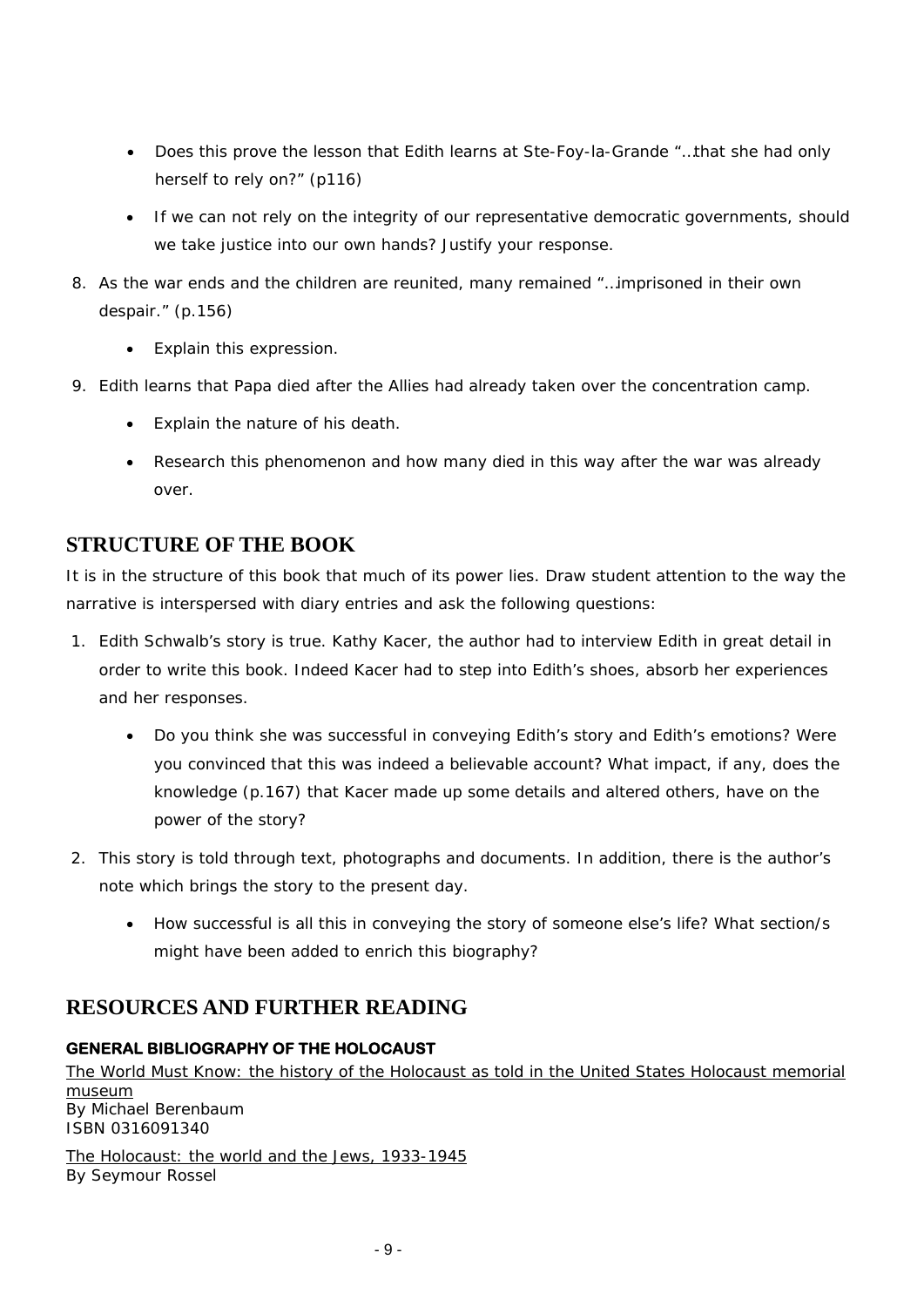\*The Holocaust (picture information book) R.G. Grant ISBN 0 7502 2083 X

# **NON-FICTION TITLES ABOUT CHILDREN IN THE HOLOCAUST**

I Never Saw Another Butterfly: children's drawings and poems from Terezin Concentration Camp 1942-1944 By Hana Volavkova ISBN 0805210156

The Children We Remember By Chana Byers Abells ISBN 0064437779

The Diary of Anne Frank By Anne Frank

\*Witness: voices from the Holocaust Anthology of recollections ISBN 0732810269

# **BIOGRAPHIES OF CHILDREN WHO SURVIVED THE HOLOCAUST**

\*Hana's Suitcase (Story of a young girl, Hana, who does not survive the Holocaust. Her story is traced by a group of youngsters in Japan.) Karen Levine ISBN 978 1 74114 167 2

There Will be Tomorrow By Guta Goldstein ISBN 1876733020

Hannah Goslar Remembers: a childhood friend of Anne frank By Alison Leslie Gold ISBN 0747540276

I am A Star: child of the holocaust By Inge Auerbache ISBN 0140364013

Child of the Holocaust By Jack Kuper ISBN 0708817262

Mischling, Second Degree: my childhood in Nazi Germany By Ilse Koen ISBN 0140313567

# **WAR AND ITS IMPACT ON CHILDREN**

### **Non-fiction**

In Times of War: an anthology of war and peace in children's literature Ed Carol Fox, Annemie Leysen, Irene Koenders ISBN 1862054460

Children and War Robin Cross ISBN 0 7502 1223 3

\*The Way of a Boy (Ernest was seven when he was interned on Java with his mother by the Japanese)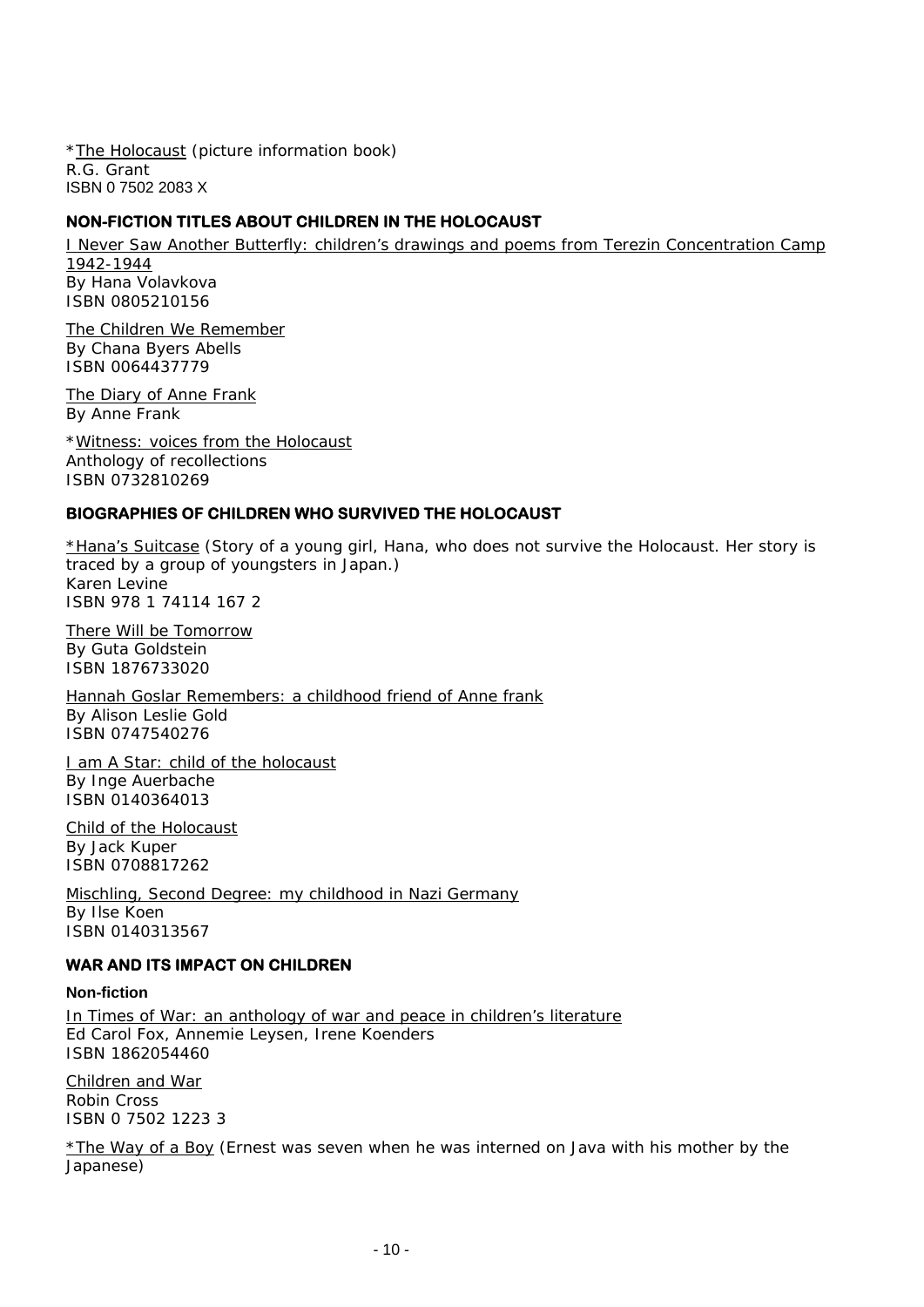Ernest Hillen ISBN 0 14 017975 5

### **Fiction**

#### **Two challenging picture story books:**

\*The Tie Man's Miracle: A Chanukah Tale (the Holocaust) Steven Schnur 0688134637

\*My Dog (civil war in former Yugoslavia) John Heffernan 1876289120

### **Novels**

The Diary of Laura's Twin By Kathy Kacer ISBN 9781741756678

\*Number the Stars (Annemarie becomes involved in the Danish underground work to save her friend, Ellen, and other Danish Jews) Lois Lowry ISBN 0 00 673677 7

\*And the Stars were Gold (A displaced Polish boy's journey across Europe in WWII) Gale Hiçyilmaz ISBN 1 85881 481 2

\*Elli: coming of age in the Holocaust (an example of faction) Livia Bitton-Jackson 0586062580

\*Let the Celebrations Begin Margaret Wild ISBN 1862910235

\*The Miracle Tree (56pp, illustrated. Three people divided for twenty years by the devastation of the atomic bomb dropped on Nagasaki) Christobel Mattingley ISBN 0 7336 229 0

\*Sadako and the Thousand Paper Cranes (Famous story of one girl's struggle with the effects of the atomic bomb dropped on Hiroshima) Eleanor Coerr ISBN 0340266074

\*No Gun for Asmir / Asmir in Vienna (Asmir becomes a refugee when war comes to Sarajevo in the 1990s – an example of faction) Christobel Mattingley ISBN 0140367292 / 0140380353

\*Andi's War (A young girl's family is broken apart during the Greek civil war) Billi Rosen ISBN 057115340

\*Year of Impossible Goodbyes (Having fought with the resistance against the Japanese occupation of Korea in WWII, Sookan's family then seek freedom in the dangerous escape to South Korea during the Korean War) Sook Nyui Choi ISBN 0 440 40759 1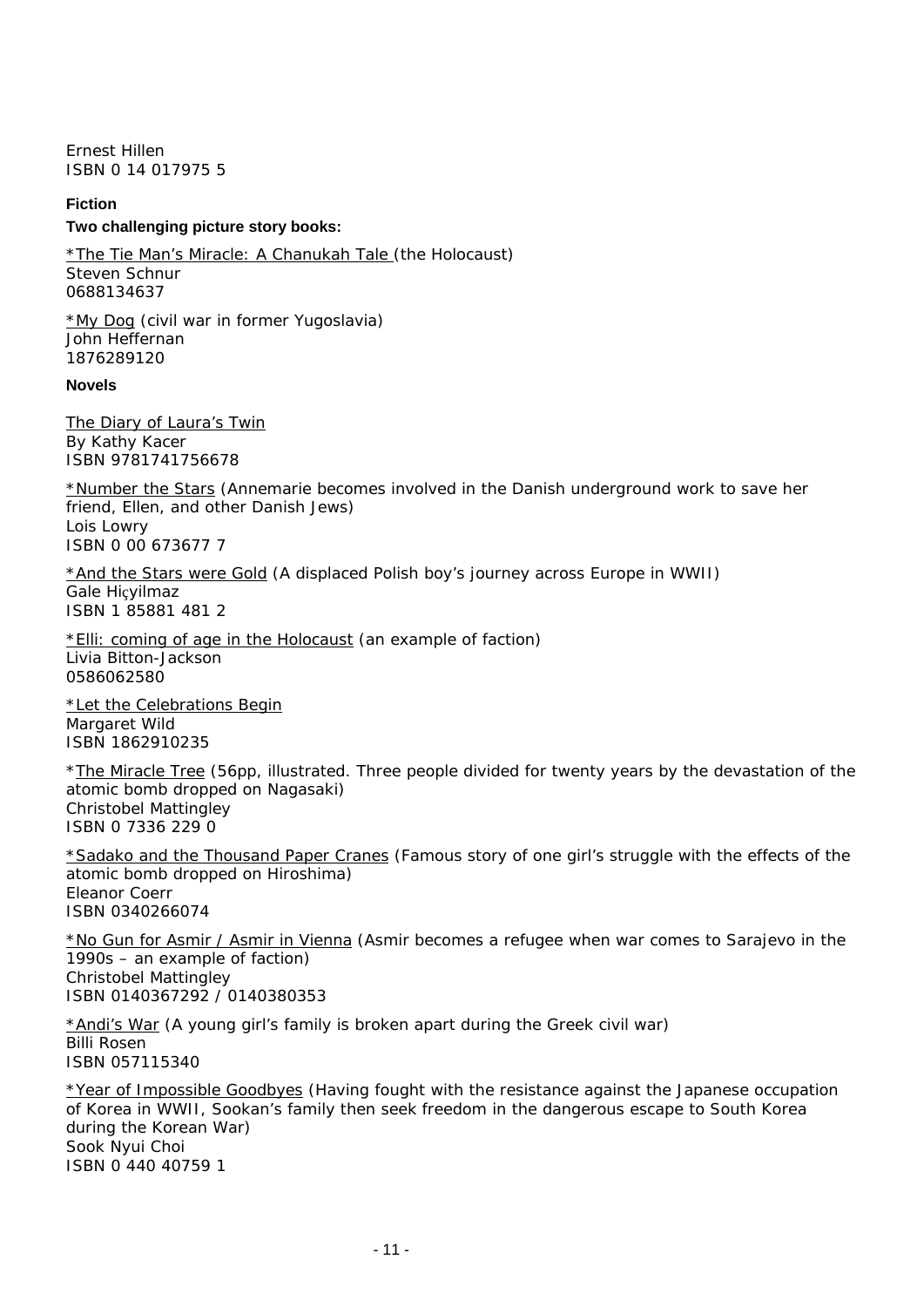\*Secrets in the Fire (Young girl living in war-torn Mozambique with the danger of land-mines) Henning Mankell ISBN 978 1 86508 181 6

\*Parvana and \*Parvana's Journey (Young girl living in Taliban-controlled Afghanistan, and then as an internally displaced refugee) Deborah Ellis ISBN 978 1 86508 694 1 & 978 1 86508 999 7

No Safe Place (Four young refugees stuggle to reach the UK via people smuggling routes) Deborah Ellis ISBN 978 1 74237 410 9

\*Little Brother (Searching for family under the Khmer Rouge) Allan Baillie ISBN 0140341994

\*Dark Hours (German children are trapped in a basement during the firebombing of Dresden.) Gudrun Pausewang (trans. by John Brownjohn) ISBN 9781741149210

Milkweed (Jewish boy in WWII Poland survives on the streets. Some disturbing content; best for older teenagers.) Jerry Spinelli ISBN 9781843624851

# **WEBSITES**

United States Holocaust Memorial Museum [www.ushmm.org/](http://www.ushmm.org/) and for suggested approaches to teaching the Holocaust, see http://www.ushmm.org/education/foreducators/

Jewish Holocaust Museum and Research Centre, Melbourne www.jhc.org.au (13-15 Selwyn St., Elsternwick 95281985)

The Sydney Jewish Museum [www.sydneyjewishmuseum.com.au](http://www.sydneyjewishmuseum.com.au/) (148 Darlinghurst Rd., Darlinghurst)

### **FILMS**

The Wave. Set in an American high school, this movie explores the story of a teacher who wants his students to understand the power of propaganda and how Hitler was able to turn an entire nation against the Jews.

Shoah: an oral history. This film is a 5 part detailed history which interviews Polish peasants, train drivers, survivors. The account is compelling. 120 mins

Schindler's List. The story of Oscar Schindler and his attempt to save Jews

Steven Spielberg 187mins

The Diary of Anne Frank George Stevens 163 minutes B&W